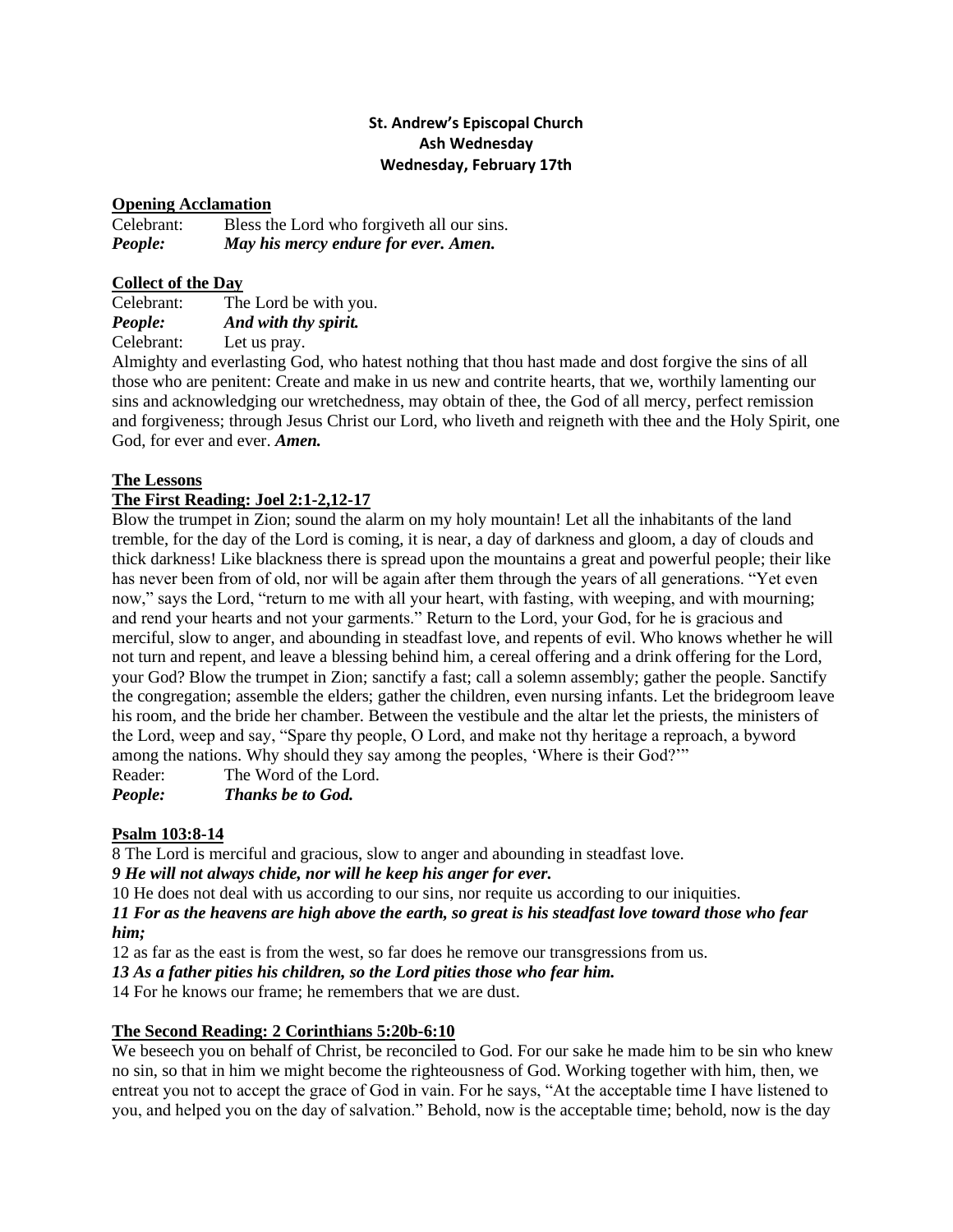of salvation. We put no obstacle in any one's way, so that no fault may be found with our ministry, but as servants of God we commend ourselves in every way: through great endurance, in afflictions, hardships, calamities, beatings, imprisonments, tumults, labors, watching, hunger; by purity, knowledge, forbearance, kindness, the Holy Spirit, genuine love, truthful speech, and the power of God; with the weapons of righteousness for the right hand and for the left; in honor and dishonor, in ill repute and good repute. We are treated as impostors, and yet are true; as unknown, and yet well known; as dying, and behold we live; as punished, and yet not killed; as sorrowful, yet always rejoicing; as poor, yet making many rich; as having nothing, and yet possessing everything.

Reader: The Word of the Lord.

*People: Thanks be to God.*

# **The Gospel: Matthew 6:1-6, 16-21**

Celebrant: The Holy Gospel of our Lord Jesus Christ according to St. Matthew.

# *People: Glory be to thee, O Lord.*

"Beware of practicing your piety before men in order to be seen by them; for then you will have no reward from your Father who is in heaven. "Thus, when you give alms, sound no trumpet before you, as the hypocrites do in the synagogues and in the streets, that they may be praised by men. Truly, I say to you, they have received their reward. But when you give alms, do not let your left hand know what your right hand is doing, so that your alms may be in secret; and your Father who sees in secret will reward you. "And when you pray, you must not be like the hypocrites; for they love to stand and pray in the synagogues and at the street corners, that they may be seen by men. Truly, I say to you, they have received their reward. But when you pray, go into your room and shut the door and pray to your Father who is in secret; and your Father who sees in secret will reward you. "And when you fast, do not look dismal, like the hypocrites, for they disfigure their faces that their fasting may be seen by men. Truly, I say to you, they have received their reward. But when you fast, anoint your head and wash your face, that your fasting may not be seen by men but by your Father who is in secret; and your Father who sees in secret will reward you. "Do not lay up for yourselves treasures on earth, where moth and rust consume and where thieves break in and steal, but lay up for yourselves treasures in heaven, where neither moth nor rust consumes and where thieves do not break in and steal. For where your treasure is, there will your heart be also.

Celebrant: This is the Gospel of the Lord. *People: Praise be to thee O Christ.*

# **The Sermon**

The Reverend Harold V. Reed

*Celebrant:* Dear People of God: The first Christians observed with great devotion the days of our Lord's passion and resurrection, and it became the custom of the Church to prepare for them by a season of penitence and fasting. This season of Lent provided a time in which converts to the faith were prepared for Holy Baptism. It was also a time when those who, because of notorious sins, had been separated from the body of the faithful were reconciled by penitence and forgiveness, and restored to the fellowship of the Church. Thereby, the whole congregation was put in mind of the message of pardon and absolution set forth in the Gospel of our Savior, and of the need which forth in the Gospel of our Savior, and of the need which all Christians continually have to renew their repentance and faith.

I invite you, therefore, in the name of the Church, to the observance of a holy Lent, by self-examination and repentance; by prayer, fasting, and self-denial; and by reading and meditating on God's holy Word. And, to make a right beginning of repentance, and as a mark of our mortal nature, let us now kneel before the Lord, our maker and redeemer.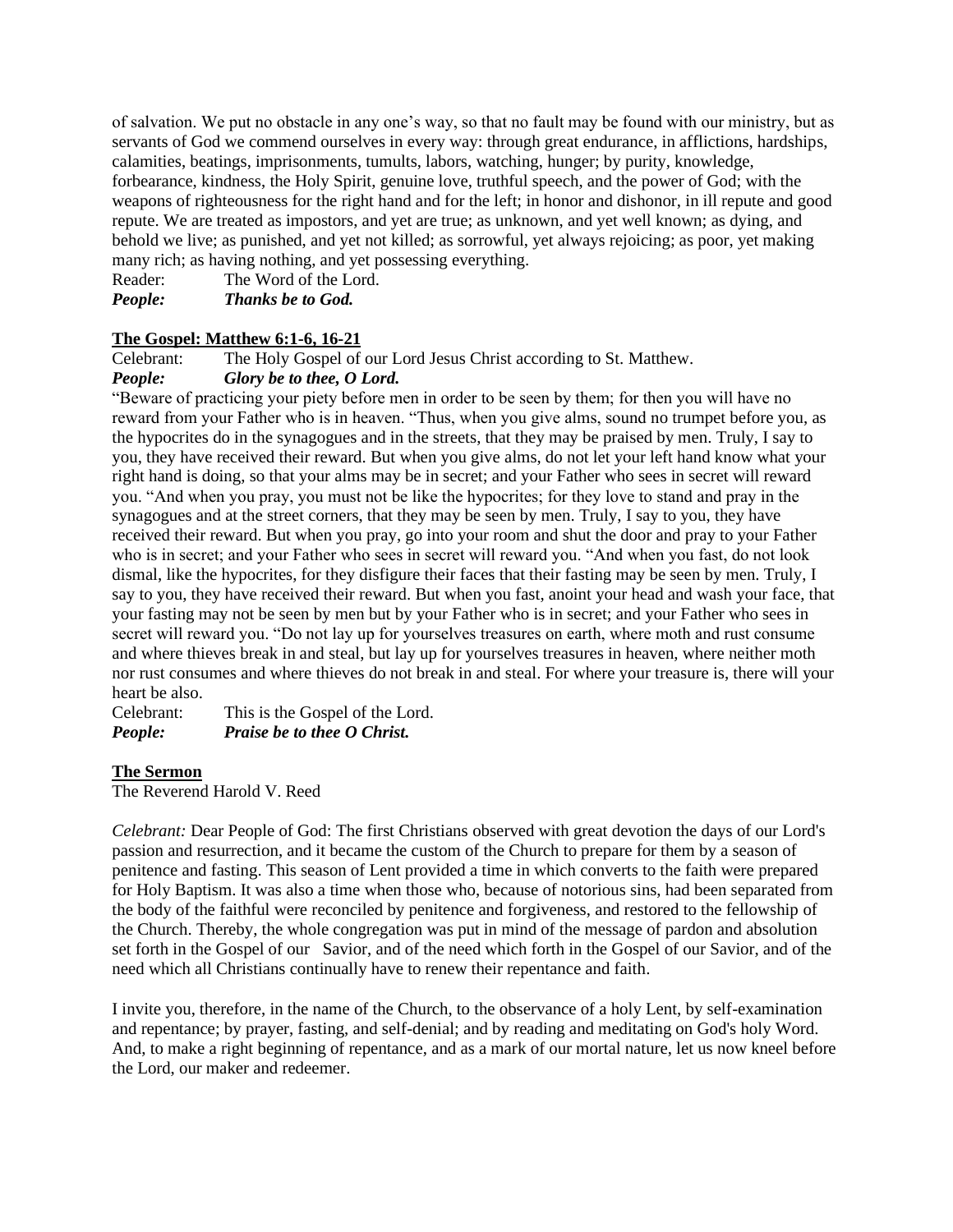## **Blessing and Imposition of Ashes**

Almighty God, you have created us out of the dust of the earth: Grant that these ashes may be to us a sign of our mortality and penitence, that we may remember that it is only by your gracious gift that we are given everlasting life; through Jesus Christ our Savior. *Amen.*

Remember that you are dust, and to dust you shall return.

Psalm 51

1 Have mercy on me, O God, according to thy steadfast love; according to thy abundant mercy blot out my transgressions.

*2 Wash me thoroughly from my iniquity, and cleanse me from my sin!* 

3 For I know my transgressions, and my sin is ever before me.

*4 Against thee, thee only, have I sinned, and done that which is evil in thy sight, so that thou art justified in thy sentence and blameless in thy judgment.*

5 Behold, I was brought forth in iniquity, and in sin did my mother conceive me.

*6 Behold, thou desirest truth in the inward being; therefore teach me wisdom in my secret heart.*

7 Purge me with hyssop, and I shall be clean; wash me, and I shall be whiter than snow.

*8 Fill me with joy and gladness; let the bones which thou hast broken rejoice.*

9 Hide thy face from my sins, and blot out all my iniquities.

*10 Create in me a clean heart, O God, and put a new and right spirit within me.*

11 Cast me not away from thy presence, and take not thy holy Spirit from me.

*12 Restore to me the joy of thy salvation, and uphold me with a willing spirit.* 

13 Then I will teach transgressors thy ways, and sinners will return to thee.

*14 Deliver me from bloodguiltiness, O God, thou God of my salvation, and my tongue will sing aloud of thy deliverance.* 

15 O Lord, open thou my lips, and my mouth shall show forth thy praise.

*16 For thou hast no delight in sacrifice; were I to give a burnt offering, thou wouldst not be pleased.*

17 The sacrifice acceptable to God is a broken spirit; a broken and contrite heart, O God, thou wilt not despise.

*18 Do good to Zion in thy good pleasure; rebuild the walls of Jerusalem,*

19 then wilt thou delight in right sacrifices, in burnt offerings and whole burnt offerings; then bulls will be offered on thy altar.

# **Litany of Penitence**

Celebrant and People: *Most holy and merciful Father: We confess to you and to one another, and to the whole communion of saints in heaven and on earth, that we have sinned by our own fault in thought, word, and deed; by what we have done, and by what we have left undone.*

We have not loved you with our whole heart, and mind, and strength. We have not loved our neighbors as ourselves. We have not forgiven others, as we have been forgiven.

### *Have mercy on us, Lord.*

We have been deaf to your call to serve, as Christ served us. We have not been true to the mind of Christ. We have grieved your Holy Spirit.

*Have mercy on us, Lord.*

We confess to you, Lord, all our past unfaithfulness: the pride, hypocrisy, and impatience of our lives, *We confess to you, Lord.*

Our self-indulgent appetites and ways, and our exploitation of other people,

*We confess to you, Lord.*

Our anger at our own frustration, and our envy of those more fortunate than ourselves,

*We confess to you, Lord.*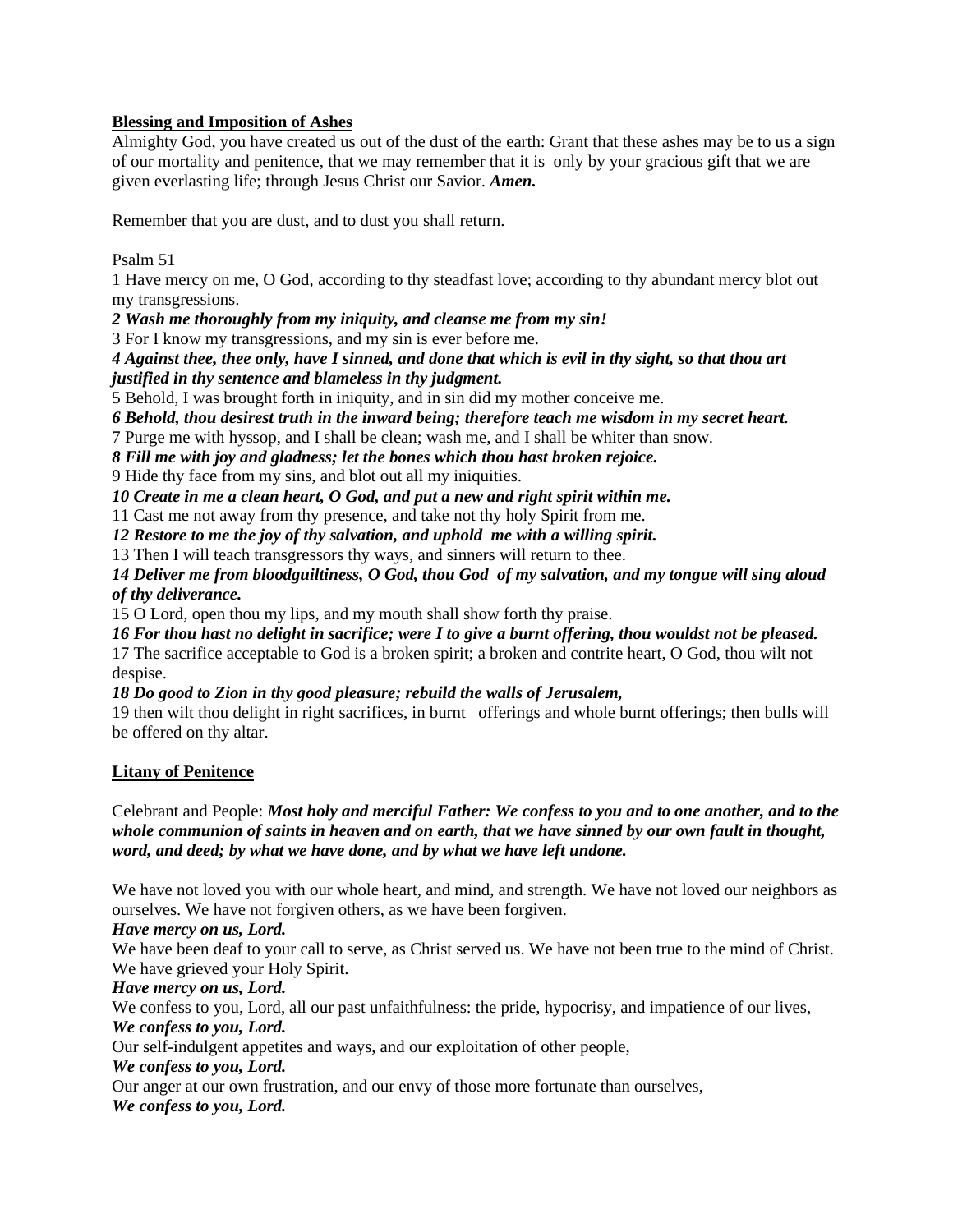Our intemperate love of worldly goods and comforts, and our dishonesty in daily life and work, *We confess to you, Lord.*

Our negligence in prayer and worship, and our failure to commend the faith that is in us, *We confess to you, Lord.*

Accept our repentance, Lord, for the wrongs we have done: for our blindness to human need and suffering, and our indifference to injustice and cruelty,

### *Accept our repentance, Lord.*

For all false judgments, for uncharitable thoughts toward our neighbors, and for our prejudice and contempt toward those who differ from us,

#### *Accept our repentance, Lord.*

For our waste and pollution of your creation, and our lack of concern for those who come after us, *Accept our repentance, Lord.*

Restore us, good Lord, and let your anger depart from us;

*Favorably hear us, for your mercy is great.*

Accomplish in us the work of your salvation,

*That we may show forth your glory in the world.*

### **The Peace**

Celebrant: May the peace of the Lord be always with you. *People: And with thy Spirit.* (Stay in place and greet one another with the sign of peace in the name of the Lord)

Celebrant: Walk in love, as Christ loved us and gave himself up for us, an offering and sacrifice to God.

## **The Great Thanksgiving: Eucharistic Prayer I**

| Celebrant: | The Lord be with you.                 |
|------------|---------------------------------------|
| People:    | And with thy spirit.                  |
| Celebrant: | Lift up your hearts.                  |
| People:    | We lift them up unto the Lord.        |
| Celebrant: | Let us give thanks unto our Lord God. |
| People:    | It is meet and right so to do.        |

It is very meet, right, and our bounden duty, that we should at all times, and in all places, give thanks unto thee, O Lord, holy Father, almighty, everlasting God.

### [Proper Preface]

Therefore with Angels and Archangels, and with all the company of heaven, we laud and magnify thy glorious Name; evermore praising thee, and singing.

### **Sanctus (Spoken):**

## Celebrant and People: *Holy, holy, holy, Lord God of Hosts: Heaven and earth are full of thy glory. Glory be to thee, O Lord Most High. Blessed is he that cometh in the name of the Lord. Hosanna in the highest.*

All glory be to thee, Almighty God, our heavenly Father, for that thou, of thy tender mercy, didst give thine only Son Jesus Christ to suffer death upon the cross for our redemption; who made there, by his one oblation of himself once offered, a full, perfect, and sufficient sacrifice, oblation, and satisfaction, for the sins of the whole world; and did institute, and in his holy Gospel command us to continue, a perpetual memory of that his precious death and sacrifice, until his coming again.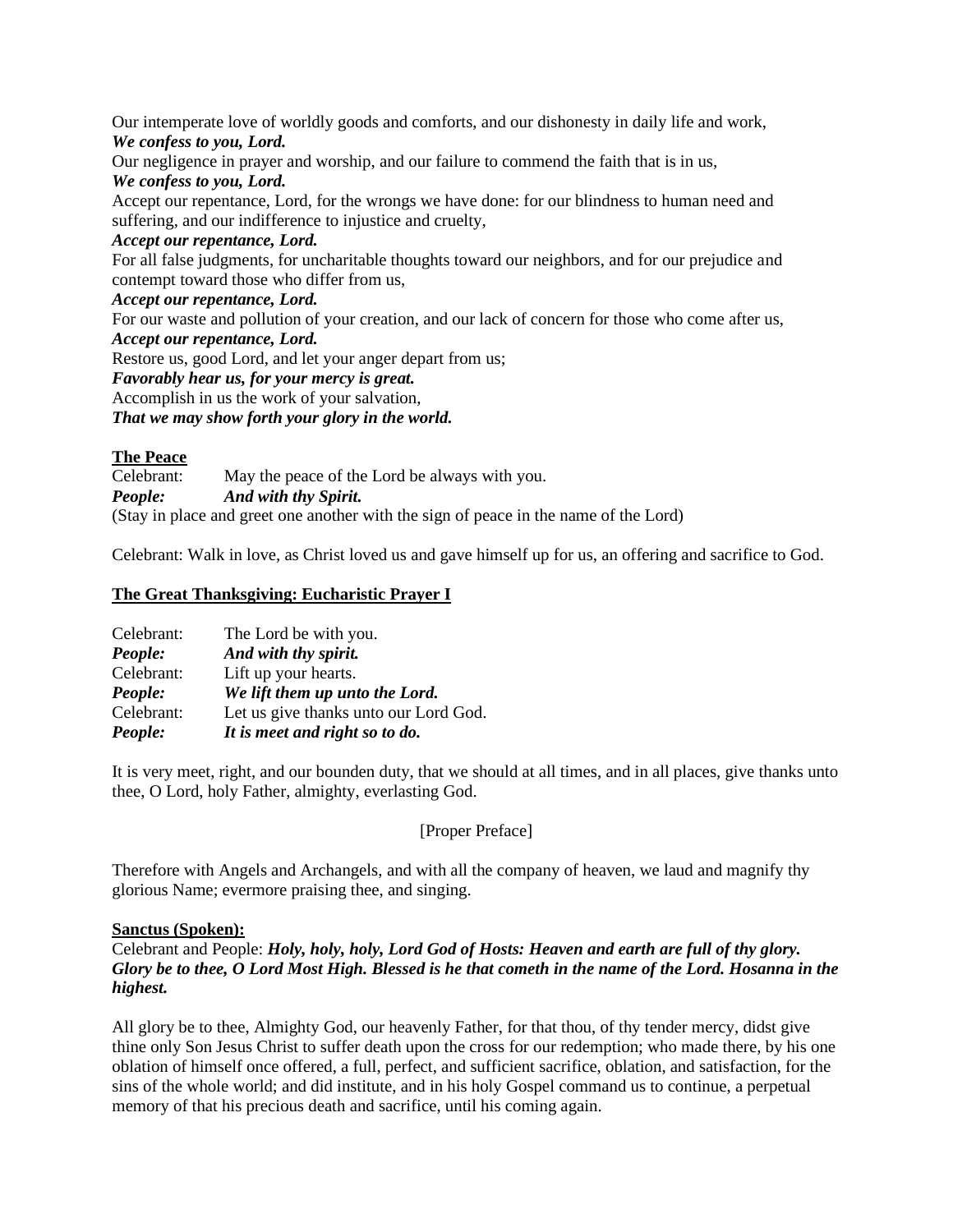For in the night in which he was betrayed, he took bread; and when he had given thanks, he broke it, and gave it to his disciples, saying, "Take, eat, this is my Body, which is given for you. Do this in remembrance of me."

Likewise, after supper, he took the cup; and when he had given thanks, he gave it to them, saying, "Drink ye all of this; for this is my Blood of the New Testament, which is shed for you, and for many, for the remission of sins. Do this, as oft as ye shall drink it, in remembrance of me."

Wherefore, O Lord and heavenly Father, according to the institution of thy dearly beloved Son our Savior Jesus Christ, we, thy humble servants, do celebrate and make here before thy divine Majesty, with these thy holy gifts, which we now offer unto thee, the memorial thy Son hath commanded us to make; having in remembrance his blessed passion and precious death, his mighty resurrection and glorious ascension; rendering unto thee most hearty thanks for the innumerable benefits procured unto us by the same.

And we most humbly beseech thee, O merciful Father, to hear us; and, of thy almighty goodness, vouchsafe to bless and sanctify, with thy Word and Holy Spirit, these thy gifts and creatures of bread and wine; that we, receiving them according to thy Son our Savior Jesus Christ's holy institution, in remembrance of his death and passion, may be partakers of his most blessed Body and Blood.

And we earnestly desire thy fatherly goodness mercifully to accept this our sacrifice of praise and thanksgiving; most humbly beseeching thee to grant that, by the merits and death of thy Son Jesus Christ, and through faith in his blood, we, and all thy whole Church, may obtain remission of our sins, and all other benefits of his passion.

And here we offer and present unto thee, O Lord, our selves, our souls and bodies, to be a reasonable, holy, and living sacrifice unto thee; humbly beseeching thee that we, and all others who shall be partakers of this Holy Communion, may worthily receive the most precious Body and Blood of thy Son Jesus Christ, be filled with thy grace and heavenly benediction, and made one body with him, that he may dwell in us, and we in him.

And although we are unworthy, through our manifold sins, to offer unto thee any sacrifice, yet we beseech thee to accept this our bounden duty and service, not weighing our merits, but pardoning our offences, through Jesus Christ our Lord; By whom, and with whom, in the unity of the Holy Ghost, all honor and glory be unto thee, Almighty Father, now and forever. *Amen.*

Celebrant: And now, as our Savior Christ hath taught us, we are bold to say:

Celebrant and People: *Our Father, who art in heaven, hallowed be Thy name. Thy kingdom come, Thy will be done, on earth as it is in heaven. Give us this day our daily bread. And forgive us our trespasses, as we forgive those who trespass against us. And lead us not into temptation, but deliver us from evil. For Thine is the kingdom, and the power, and the glory, forever and ever. Amen.*

#### **The Breaking of the Bread**

Celebrant: Christ our Passover is sacrificed for us. *People: Therefore let us keep the feast.*

### **Agnus Dei (Spoken)**

Celebrant and People: *O Lamb of God, that takest away the sins of the world, have mercy upon us. O Lamb of God, that takest away the sins of the world, have mercy upon us. O Lamb of God, that takest away the sins of the world, grant us thy peace.*